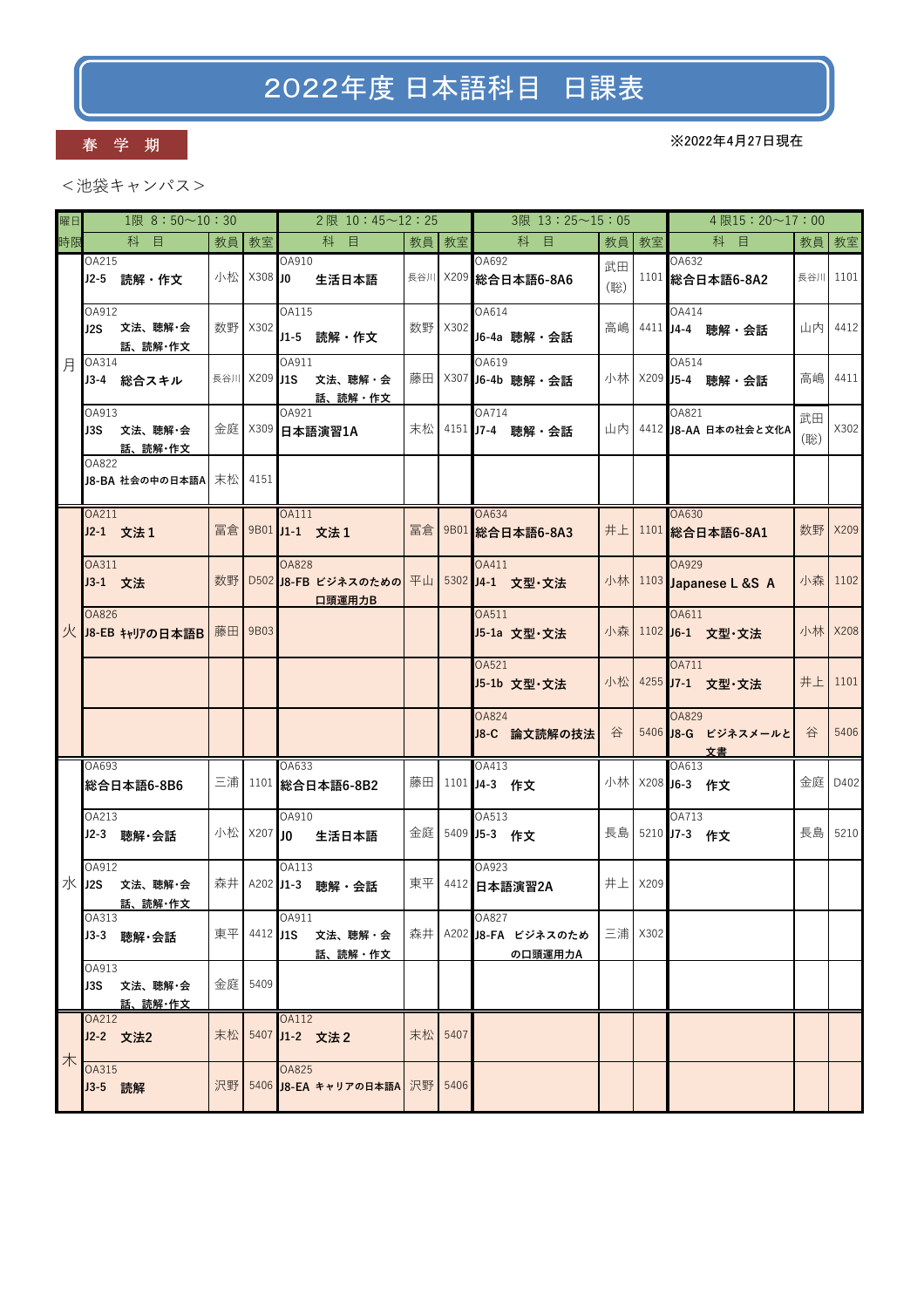春 学 期

※2022年4月27日現在

### <池袋キャンパス>

| 曜日 | $1$ 限8:50~10:30                    |           |             | $2 \times 10 : 45 \sim 12 : 25$ |    |             | $3R13:25 \sim 15:05$      |           |             | 4 限15:20 $\sim$ 17:00       |           |      |
|----|------------------------------------|-----------|-------------|---------------------------------|----|-------------|---------------------------|-----------|-------------|-----------------------------|-----------|------|
| 時限 | 科<br>目                             | 教員        | 教室          | 科<br>目                          | 教員 | 教室          | 科<br>目                    | 教員        | 教室          | 科<br>目                      | 教員        | 教室   |
|    | OA214<br>$J2-4$<br>総合スキル           | 神元        | $X208$ 10   | OA910<br>生活日本語                  | 神元 | X208        | OA631<br>総合日本語6-8B1       | 武田<br>(聡) | 1101        | OA635<br>総合日本語6-8B3         | 小林        | 1103 |
| 金  | OA912<br>文法、聴解・会<br>J2S<br>話、読解・作文 | 鹿目        | $X202$ J1-4 | OA114<br>総合スキル                  | 鹿目 | X202        | OA927<br>Japanese L & C A | 小松        | $1102$ J4-2 | OA412<br>読解                 | 武田<br>(聡) | 1101 |
|    | OA312<br>$J3-2$<br>作文              | 武田<br>(聡) | $X209$ J1S  | OA911<br>文法、聴解・会<br>話、読解・作文     | 藤田 | $X302$ J6-2 | OA612<br>読解               | 鹿目        | X201        | OA512<br><b>IJ5-2</b><br>読解 | 数野        | 1102 |
|    | OA913<br>文法、聴解・会<br>J3S<br>話、読解・作文 | 小松        | X207        | OA925<br>日本語演習3A                | 金庭 | X308        | OA712<br>$JJ-2$<br>読解     | 藤田        | 9B01        |                             |           |      |

### <新座キャンパス>

| 曜日 | $1$ 限 $8:50$ $\sim$ $10:30$                                 |    |           | $2 \times 10 : 45 \sim 12 : 25$ |    |          | $3R13:25 \sim 15:05$ |    |    | 4 限15:20 $\sim$ 17:00 |    |    |
|----|-------------------------------------------------------------|----|-----------|---------------------------------|----|----------|----------------------|----|----|-----------------------|----|----|
| 時限 | 科<br>目                                                      | 教員 | 教室        | 科<br>目                          | 教員 | 教室       | 科<br>目               | 教員 | 教室 | 科<br>目                | 教員 | 教室 |
| 火  | OA636<br>総合日本語6-8A4                                         |    |           | OA638<br>斉藤 N242 総合日本語6-8A5     |    | 斉藤 N242  |                      |    |    |                       |    |    |
|    | OA901<br>総合日本語4-6A                                          | 鹿目 |           | OA931<br>N342 漢字A               | 鹿目 | N342     |                      |    |    |                       |    |    |
|    | OA817<br>水 J8-FA ビジネのためのロ 佐々木 N347 J8-EA キャリアの日本語A<br>頭運用力A |    |           | OA815                           |    | 佐々木 N347 |                      |    |    |                       |    |    |
| 木  | OA639<br>総合日本語6-8B5                                         |    |           | OA637<br>川端 N432 総合日本語6-8B4     |    | 川端 N432  |                      |    |    |                       |    |    |
|    | <b>OA902</b><br>総合日本語4-6B                                   | 三浦 | N347 J8-C | OA814<br>論文読解の技法                |    | 三浦 N347  |                      |    |    |                       |    |    |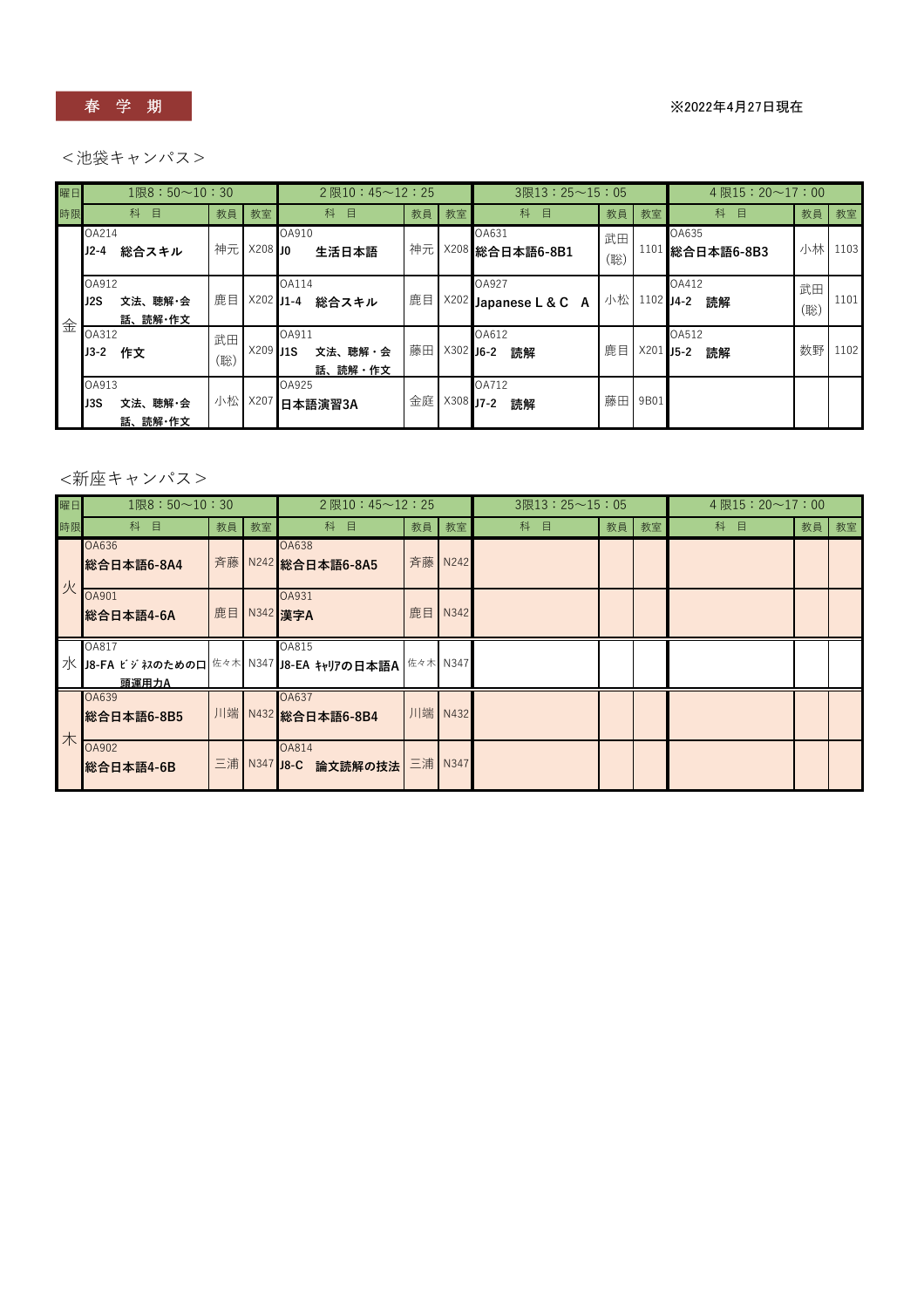

<池袋キャンパス>

| 曜日 |                                 | $1$ 限 $8:50$ ~10:30 |           |             |              |                    | $2$ 限 $10:45 \sim 12:25$               |           |         |                          |                     | $3$ 限 $13:25 \sim 15:05$              |           |                 |                       | $4$ 限15:20~17:00                                        |           |         |
|----|---------------------------------|---------------------|-----------|-------------|--------------|--------------------|----------------------------------------|-----------|---------|--------------------------|---------------------|---------------------------------------|-----------|-----------------|-----------------------|---------------------------------------------------------|-----------|---------|
| 時限 | 科                               | 目                   | 教員        | 教室          |              | 科                  | 目                                      | 教員        | 教室      |                          | 科<br>目              |                                       | 教員        | 教室              |                       | 科 目                                                     | 教員        | 教室      |
|    | OA265<br>J2-5 読解 · 作文           |                     | 武田<br>(雅) | X209 J0a    | OA960        | 生活日本語              |                                        |           |         | OA690                    | 長谷川 A201 総合日本語6-8C6 |                                       |           |                 | OA682                 | 長谷川 1101 総合日本語6-8C2                                     | 武田<br>(聡) | 1101    |
|    | OA962<br>J2S 文法、聴解·会            | 話、読解・作文             |           | 末松 X302 J0b | OA965        | 生活日本語              |                                        |           |         | OA662<br>小林 A202 J6-2 読解 |                     |                                       | 武田<br>(聡) |                 | OA462<br>X209 J4-2 読解 |                                                         |           | 神元 4403 |
| 月  | OA364<br>J3-4 総合スキル             |                     |           |             | OA165        | イム A202 J1-5 読解・作文 |                                        | 武田<br>(雅) |         | OA762<br>X302 J7-2 読解    |                     |                                       |           | 神元 4403 J5-2 読解 | OA562                 |                                                         |           | 高嶋 9B01 |
|    | OA963<br>J3S                    | 文法、聴解・会<br>話、読解・作文  |           | 数野 X206 J1S | OA961        |                    | 文法、聴解・会<br>話、読解・作文                     |           |         | OA871                    |                     |                                       |           |                 | OA877                 | 末松 X209 J8-AB 日本社会と文化B 高嶋 9B01 J8-FA ビジネスのため<br>の口頭運用力A |           | 金庭 5409 |
|    |                                 |                     |           |             |              |                    |                                        |           |         |                          |                     |                                       |           |                 |                       |                                                         |           |         |
|    | OA261<br>J2-1 文法1               |                     |           |             | OA161        | 高嶋 D502 J1-1 文法 1  |                                        |           |         | <b>OA684</b>             | 調整中 5409 総合日本語6-8C3 |                                       |           |                 | <b>OA680</b>          | 井上 1101 総合日本語6-8C1                                      |           | 数野 X202 |
|    | OA361<br>J3-1 文法                |                     |           |             | <b>OA878</b> |                    | 調整中 5409 J8-FB ビジネスのため<br>の口頭運用力B      |           |         | OA464                    | 平山 1201 J4-4 聴解·会話  |                                       | 東平        |                 | OA930                 | 1103 Japanese L & S B                                   |           | 小森 1102 |
| 火  | <b>OA876</b><br>J8-EB キャリアの日本語B |                     |           | 井上 9B03     |              |                    |                                        |           |         | OA564                    | J5-4a 聴解 · 会話       |                                       |           |                 | <b>OA664</b>          | 平山 1102 J6-4a 聴解·会話                                     |           | 小林 6408 |
|    |                                 |                     |           |             |              |                    |                                        |           |         | OA569                    | J5-4b 聴解・会話         |                                       |           |                 | OA669                 | 小林 6408 J6-4b 聴解 · 会話                                   | 小松 4407   |         |
|    |                                 |                     |           |             |              |                    |                                        |           |         | <b>OA879</b>             | J8-G ビジネスメール<br>と文書 |                                       | 谷         |                 | OA764                 | 9404 J7-4 聴解·会話                                         | 井上        | 1101    |
|    |                                 |                     |           |             |              |                    |                                        |           |         |                          |                     |                                       |           |                 | <b>OA874</b>          | J8-D 論文作成の技法                                            | 谷         | 9404    |
|    | OA691<br>総合日本語6-8D6             |                     |           |             | OA683        | 鹿目 1101 総合日本語6-8D2 |                                        |           |         | OA461                    | 井上 1101 J4-1 文型·文法  |                                       |           |                 | OA561                 | 井上 5408 J5-1 文型·文法                                      |           | 長島 5304 |
|    | OA263<br>J2-3 聴解·会話             |                     |           | 小松 X207 J0a | OA960        | 生活日本語              |                                        |           |         | OA761                    | 金庭 9302 J7-1 文型·文法  |                                       |           |                 | OA661                 | 長島 5304 J6-1 文型·文法                                      |           | 鹿目 5303 |
|    | 水 0A962<br>J2S 文法、聴解·会          | 話、読解・作文             |           |             | OA965        | 数野 5409 JOb 生活日本語  |                                        |           |         | OA875                    |                     | イム   9303 J8-EA キャリアの日本語A   金庭   X208 |           |                 |                       |                                                         |           |         |
|    | OA363<br>J3-3 聴解·会話             |                     |           |             | OA163        | 東平 4412 J1-3 聴解·会話 |                                        |           |         | OA922                    | 東平 4412 日本語演習1B     |                                       |           | 鹿目 5303         |                       |                                                         |           |         |
|    | OA963<br>J3S 文法、聴解・会            | 話、読解・作文             |           |             | OA961        |                    | 森井 A202 J1S 文法、聴解・会<br><u> 話、読解・作文</u> |           | 森井 A202 |                          |                     |                                       |           |                 |                       |                                                         |           |         |
|    |                                 |                     |           |             | OA873        | 語B                 | J8-BB 社会の中の日本                          |           | 長島 9304 |                          |                     |                                       |           |                 |                       |                                                         |           |         |
| 木  | OA262<br>J2-2 文法2               |                     |           |             | OA162        | 末松 5407 J1-2 文法2   |                                        |           |         | <b>OA872</b>             |                     | 末松 5407 J8-AC 日本の社会と文化C 小林 X302       |           |                 |                       |                                                         |           |         |
|    | OA365<br>J3-5 読解                |                     |           | 斉藤 5409     |              |                    |                                        |           |         | OA924                    | 日本語演習2B             |                                       |           | 末松 5303         |                       |                                                         |           |         |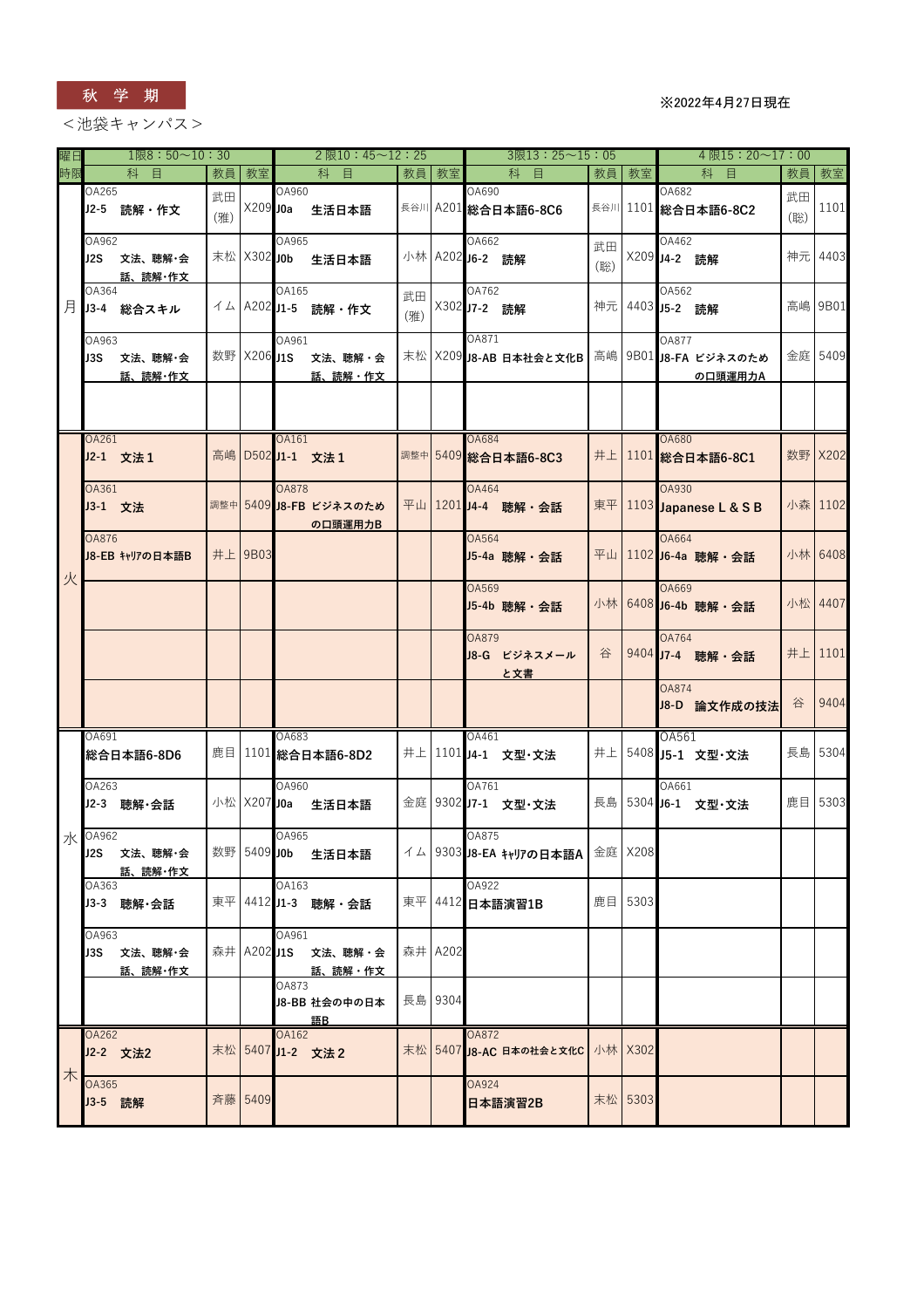

#### <池袋キャンパス>

| 曜日 | $1$ 限 $8:50$ ~10:30                 |               |             | $2$ 限 $10:45 \sim 12:25$    |           |      | $3$ 限13: 25~15: 05                |    |              | 4 限15:20 $\sim$ 17:00           |      |         |
|----|-------------------------------------|---------------|-------------|-----------------------------|-----------|------|-----------------------------------|----|--------------|---------------------------------|------|---------|
| 時限 | 科<br>目                              |               | 教員教室        | 目<br>科                      |           | 教員教室 | 科<br>目                            | 教員 | 教室           | 目<br>科                          | 教員教室 |         |
|    | OA264<br>J2-4<br>総合スキル              |               | 神元 X302 J0a | OA960<br>生活日本語              | 武田<br>(聡) |      | OA681<br>X209 総合日本語6-8D1          |    |              | OA685<br> 長谷川 1201   総合日本語6-8D3 | イム   | 1101    |
|    | OA962<br>文法、聴解・会<br>J2S.<br>話、読解・作文 | 武田<br>(聡)     | X209 J0b    | OA965<br>生活日本語              |           |      | OA928<br>小松 X308 Japanese L & C B |    | 小松 1102 J4-3 | OA463<br>作文                     |      | 小林 1102 |
| 金  | OA362<br>$J3-2$<br>作文               | 調整中 5309 J1-4 |             | OA164<br>総合スキル              |           |      | OA663<br>小林 X307 J6-3a 作文         |    |              | OA563<br>神元 X201 J5-3a 作文       | 冨倉   | 1103    |
|    | OA963<br>文法、聴解・会<br>J3S<br>話、読解・作文  | 金庭            | $X202$ J1S  | OA961<br>文法、聴解・会<br>話、読解・作文 |           |      | OA666<br>藤田 X302 J6-3b 作文         | イム |              | OA565<br>1101 J5-3b 作文          |      | 藤田 4152 |
|    |                                     |               |             | OA926<br>日本語演習3B            |           |      | OA763<br>金庭 X202 J7-3 作文          |    | 調整中 9B01     |                                 |      |         |

### <新座キャンパス>

| 曜日 | $1$ 限 $8:50$ ~ $10:30$                       |       | $2 \times 10 : 45 \sim 12 : 25$             |              | $3$ 限 $13:25 \sim 15:05$ |         | 4 限15:20 $\sim$ 17:00 |      |
|----|----------------------------------------------|-------|---------------------------------------------|--------------|--------------------------|---------|-----------------------|------|
| 時限 | 科<br>目                                       | 教員 教室 | 枓<br>目                                      | 教員 教室        | 科<br>目                   | 教員 教室   | 科<br>目                | 教員教室 |
| 火  | <b>OA686</b><br>総合日本語6-8C4                   |       | <b>OA688</b><br>斉藤 N242 総合日本語6-8C5          | 斉藤 N242      |                          |         |                       |      |
|    | OA903<br>総合日本語4-6C                           |       | <b>OA869</b><br>鹿目 N342 J8-G ビジネスメール<br>と文書 | 鹿目 N342      |                          |         |                       |      |
|    | <b>OA868</b><br>  水 J8-FB ビジネスのため<br>の口頭運用力B |       | OA866<br>佐々木 N347 J8-EB キャリアの日本語B           | 佐々木 N347     |                          |         |                       |      |
| 木  | OA689<br>総合日本語6-8D5                          |       | OA687<br>川端 N432 総合日本語6-8D4                 | 川端 N432 J8-D | OA863<br>論文作成の技法         | 三浦 N347 |                       |      |
|    | <b>OA904</b><br>■総合日本語4-6D                   |       | OA932<br>三浦 N347 漢字B                        | 三浦 N347      |                          |         |                       |      |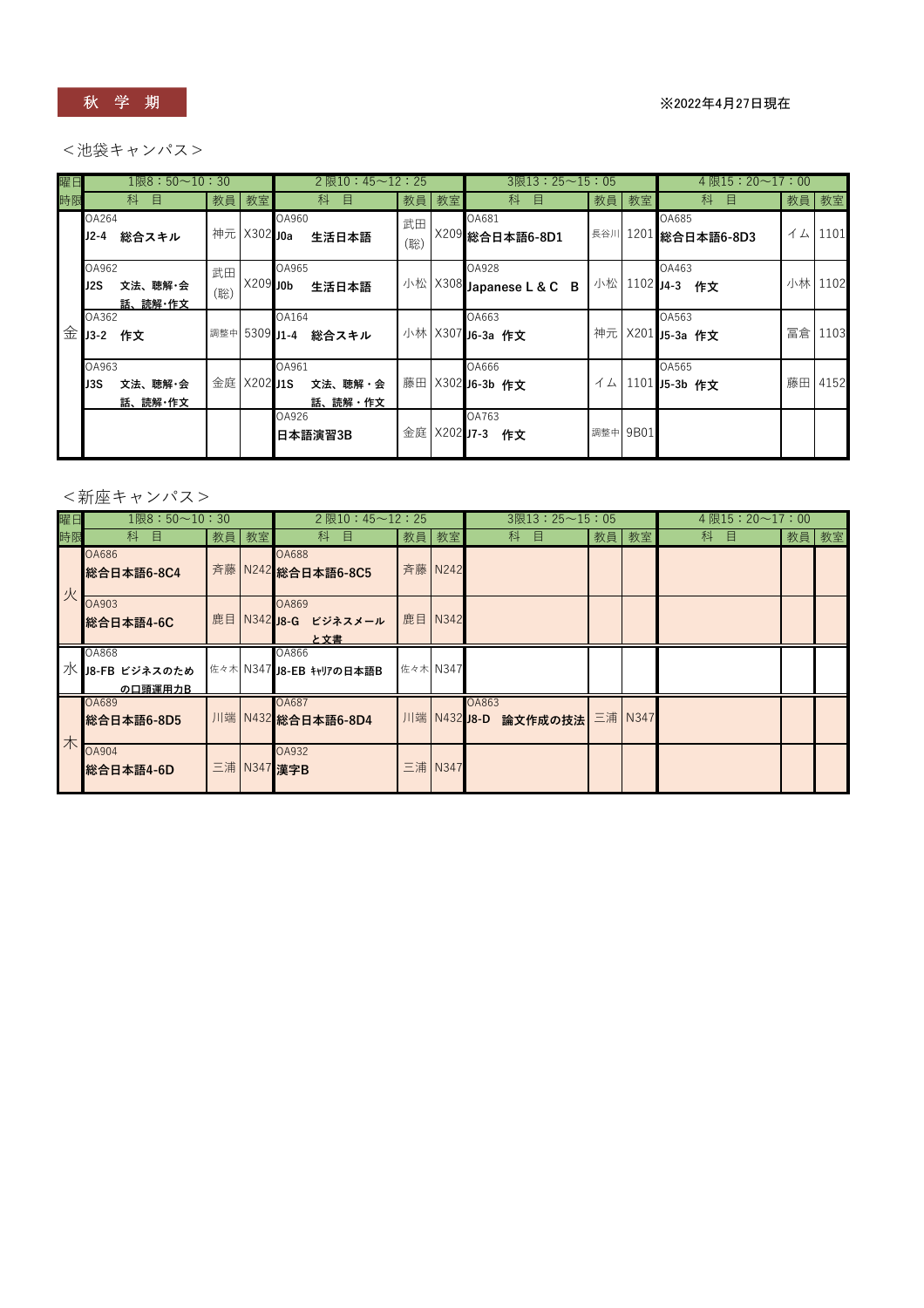## Schedule for Japanese Language Courses in Apr 2021-Mar 2022

### Spring Semester

#### ※2022年4月27日現在

### <Ikeburkuro Campus>

|     |                                                     |                              |                       |                                                                                         |                              |                       |                                                                           |             |                                     | 1st period (8 : 50am $\sim$ 10 : 30am)   2nd period(10 : 45am $\sim$ 12 : 25pm)   3rd period (1 : 25pm $\sim$ 3 : 05pm)   4 th period (3 : 20pm $\sim$ 5 : 00pm) |                              |                       |
|-----|-----------------------------------------------------|------------------------------|-----------------------|-----------------------------------------------------------------------------------------|------------------------------|-----------------------|---------------------------------------------------------------------------|-------------|-------------------------------------|------------------------------------------------------------------------------------------------------------------------------------------------------------------|------------------------------|-----------------------|
|     | <b>SUBJECT</b>                                      | <b>INSTRU</b><br><b>CTOR</b> | CLASS-<br><b>ROOM</b> | <b>SUBJECT</b>                                                                          | <b>INSTRU</b><br><b>CTOR</b> | CLASS-<br><b>ROOM</b> | <b>SUBJECT</b>                                                            | <b>CTOR</b> | <b>INSTRU</b> CLASS-<br><b>ROOM</b> | <b>SUBJECT</b>                                                                                                                                                   | <b>INSTRU</b><br><b>CTOR</b> | CLASS-<br><b>ROOM</b> |
|     | OA215<br>J2-5 Reading &<br>Composition              | Komatsu                      | X308 JO               | OA910<br><b>Survival Japanese</b><br>for Daily Life                                     | Hasegawa                     |                       | OA692<br>X209 Integrated Japanese<br>6-8A6                                | S.Takeda    |                                     | OA632<br>1101 Integrated Japanese<br>6-8A2                                                                                                                       | Hasegawa                     | 1101                  |
|     | OA912<br>$J2S*$                                     | Kazuno                       |                       | OA115<br>X302 J1-5 Reading &<br>Composition                                             |                              |                       | OA614<br>Kazuno X302 J6-4a Listening &<br>Conversation                    | Takashima   |                                     | OA414<br>4411 J4-4 Listening &<br>Conversation                                                                                                                   | Yamauchi                     | 4412                  |
|     | OA314<br>Mon J3-4 Total Skills                      | Hasegawa                     | X209 J1S*             | OA911                                                                                   |                              |                       | OA619<br>Fujita X307 J6-4b Listening &<br>Conversation                    | Kobayashi   |                                     | OA514<br>X209 J5-4 Listening &<br>Conversation                                                                                                                   | Takashima                    | 4411                  |
|     | OA913<br>J3S*                                       | Kaneniwa                     |                       | OA921<br>X309 Seminers on Japanese<br>Language and Culture 1A                           | Suematsu                     |                       | OA714<br>4151 J7-4 Listening &<br>Conversation                            | Yamauch     |                                     | OA821<br>4412 J8-AA Japanese Society<br>and Culture A                                                                                                            | S.Takeda                     | X302                  |
|     | OA822<br>J8-BA Language and<br>Society in Japan A   | Suematsu                     | 4151                  |                                                                                         |                              |                       |                                                                           |             |                                     |                                                                                                                                                                  |                              |                       |
|     | OA211<br>J2-1 Grammar 1                             | Tomikura                     |                       | OA111<br>9B01 J1-1 Grammar 1                                                            | Tomikura                     | 9B01                  | OA634<br><b>Integrated Japanese</b><br>$6 - 8A3$                          | Inoue       | 1101                                | OA630<br><b>Integrated Japanese</b><br>$6-8A1$                                                                                                                   | Kazuno                       | X209                  |
|     | <b>OA311</b><br>J3-1 Grammar                        | Kazuno                       | D502                  | <b>OA828</b><br>J8-FB Business Japanese:<br><b>Listening and</b><br><b>Discussion B</b> | Hirayama                     | 5302                  | OA411<br>J4-1 Grammar                                                     | Kobayashi   | 1103                                | OA929<br>Japanese L &S A                                                                                                                                         | Komori                       | 1102                  |
|     | <b>OA826</b><br>Tue J8-EB Japanese for<br>Careers B |                              | Fujita 9B03           |                                                                                         |                              |                       | OA511<br>J5-1a Grammar                                                    | Komori      |                                     | OA611<br>1102 J6-1 Grammar                                                                                                                                       | Kobayashi                    | X208                  |
|     |                                                     |                              |                       |                                                                                         |                              |                       | OA521<br>J5-1b Grammar                                                    | Komatsu     |                                     | OA711<br>4255 J7-1 Grammar                                                                                                                                       | Inoue                        | 1101                  |
|     |                                                     |                              |                       |                                                                                         |                              |                       | OA824<br>J8-C Academic<br>Japanese: Reading<br><b>Research Papers</b>     | Tani        | 5406                                | OA829<br>J8-G Business Japanese<br>: Reading and<br><b>Writing</b>                                                                                               |                              | Tani 5406             |
|     | OA693<br><b>Integrated Japanese</b><br>6-8B6        |                              |                       | OA633<br>Miura 1101 Integrated Japanese<br>6-8B2                                        |                              |                       | OA413<br>Fujita 1101 J4-3 Composition                                     | Kobayashi   |                                     | OA613<br>X208 J6-3 Composition                                                                                                                                   | Kaneniwa                     | D402                  |
|     | OA213<br>J2-3 Listening &<br>Conversation           | Komatsu                      | $X207$ JO             | OA910<br><b>Survival Japanese</b><br>for Daily Life                                     | Kaneniwa                     |                       | OA513<br>5409 J5-3 Composition                                            | Nagashima   |                                     | OA713<br>5210 J7-3 Composition                                                                                                                                   | Nagashima                    | 5210                  |
| Wed | OA912<br>J2S*                                       |                              |                       | OA113<br>Morii A202 J1-3 Listening &<br>Conversation                                    | Higashihira                  |                       | OA923<br>4412 Seminers on Japanese<br>Language and Culture 2A             |             | Inoue X209                          |                                                                                                                                                                  |                              |                       |
|     | OA313<br>J3-3 Listening &<br>Conversation           | Higashihira                  | 4412                  | OA911<br>J1S*                                                                           | Morii A202                   |                       | OA827<br>J8-FA Business Japanese:<br>Listening and<br><b>Discussion A</b> |             | Miura X302                          |                                                                                                                                                                  |                              |                       |
|     | OA913<br>J3S*                                       | Kaneniwa                     | 5409                  |                                                                                         |                              |                       |                                                                           |             |                                     |                                                                                                                                                                  |                              |                       |
| Thu | <b>OA212</b><br>J2-2 Grammar 2                      | Suematsu                     |                       | <b>OA112</b><br>5407 J1-2 Grammar 2                                                     | Suematsu                     | 5407                  |                                                                           |             |                                     |                                                                                                                                                                  |                              |                       |
|     | OA315<br>J3-5 Reading<br><b>Comprehension</b>       | Sawano                       |                       | OA825<br>5406 J8-EA Japanese for<br><b>Careers A</b>                                    | Sawano                       | 5406                  |                                                                           |             |                                     |                                                                                                                                                                  |                              |                       |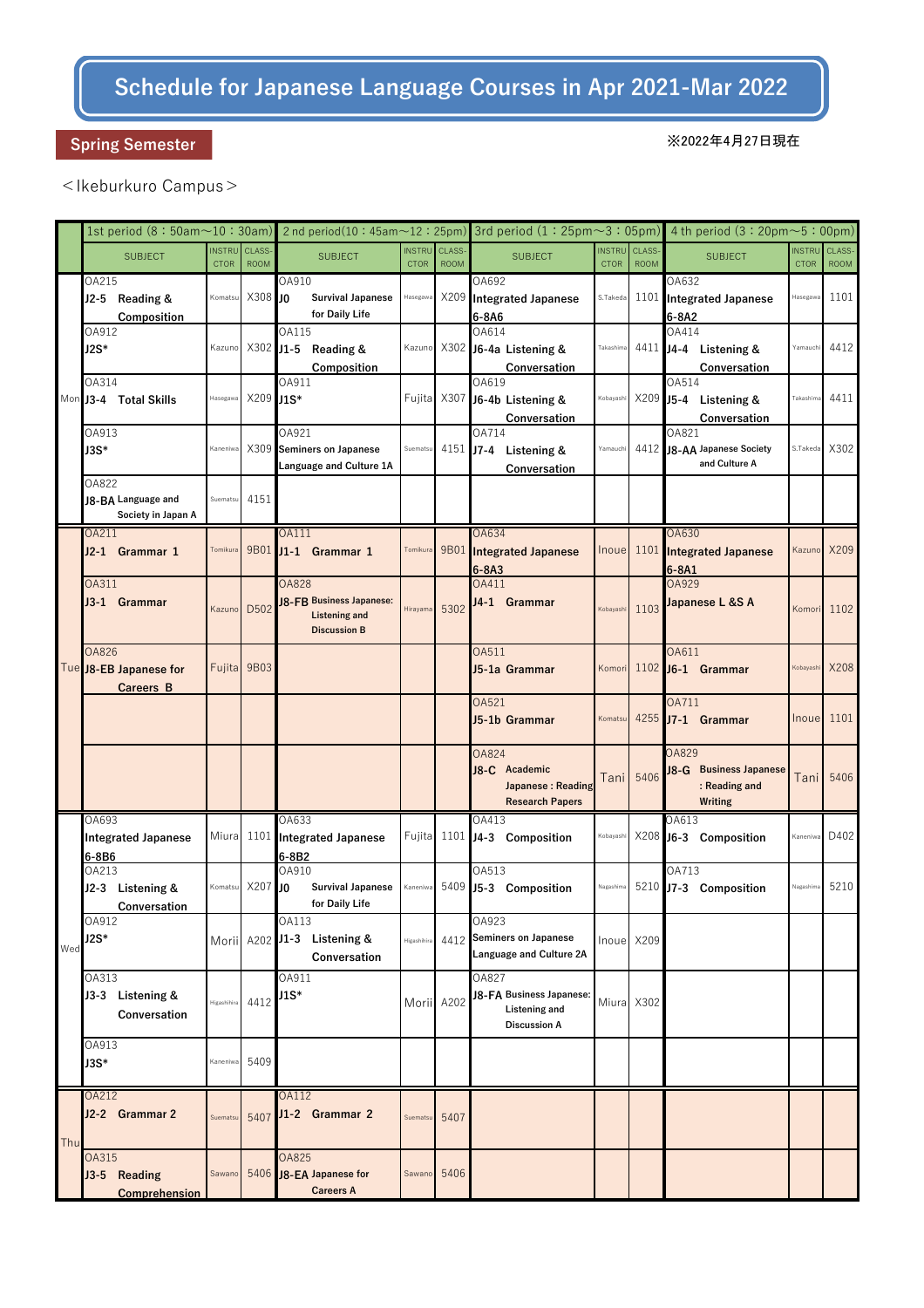#### <Ikebukuro Campus>

|     |                   |                                     |                    |                             |                                     |             |                                   |                                     |             | 1st period $(8:50am\sim10:30am)$ 2nd period(10:45am $\sim$ 12:25pm) 3rd period (1:25pm $\sim$ 3:05pm) 4th period (3:20pm $\sim$ 5:00pm) |                                     |                |
|-----|-------------------|-------------------------------------|--------------------|-----------------------------|-------------------------------------|-------------|-----------------------------------|-------------------------------------|-------------|-----------------------------------------------------------------------------------------------------------------------------------------|-------------------------------------|----------------|
|     | <b>SUBJECT</b>    | <b>INSTRU</b> CLASS-<br><b>CTOR</b> | <b>ROOM</b>        | <b>SUBJECT</b>              | <b>INSTRU</b> CLASS-<br><b>CTOR</b> | <b>ROOM</b> | <b>SUBJECT</b>                    | <b>INSTRU</b> CLASS-<br><b>CTOR</b> | <b>ROOM</b> | <b>SUBJECT</b>                                                                                                                          | <b>INSTRU</b> CLASS-<br><b>CTOR</b> | <b>ROOM</b>    |
|     | OA214             |                                     |                    | OA910                       |                                     |             | OA631                             |                                     |             | OA635                                                                                                                                   |                                     |                |
|     | J2-4 Total Skills | Kamimoto                            | $X208$ In          | <b>Survival Japanese</b>    |                                     |             | Kamimoto X208 Integrated Japanese | S.Takeda 1101                       |             | <b>Integrated Japanese</b>                                                                                                              |                                     | Kobayashi 1103 |
|     |                   |                                     |                    | for Daily Life              |                                     |             | 6-8B1                             |                                     |             | 6-8B3                                                                                                                                   |                                     |                |
|     | OA912             |                                     |                    | OA114                       |                                     |             | OA927                             |                                     |             | OA412                                                                                                                                   |                                     |                |
|     | $J2S^*$           | Kanome                              |                    | X202 J1-4 Total Skills      |                                     |             | Kanome X202 Japanese L &          | Komatsu                             |             | 1102 J4-2 Reading                                                                                                                       | S.Takeda 1101                       |                |
| Fri |                   |                                     |                    |                             |                                     |             | Japanese C A                      |                                     |             |                                                                                                                                         |                                     |                |
|     | OA312             |                                     |                    | OA911                       |                                     |             | OA612                             |                                     |             | OA512                                                                                                                                   |                                     |                |
|     | J3-2 Composition  |                                     | S.Takeda X209 11S* |                             |                                     |             | Fujita X302 J6-2 Reading          |                                     |             | Kanome X201 J5-2 Reading                                                                                                                | Kazuno 1102                         |                |
|     |                   |                                     |                    |                             |                                     |             |                                   |                                     |             |                                                                                                                                         |                                     |                |
|     | OA913             |                                     |                    | OA925                       |                                     |             | OA712                             |                                     |             |                                                                                                                                         |                                     |                |
|     | J3S*              | Komatsu                             | X207               | <b>Seminers on Japanese</b> |                                     |             | Knaneniwa X308 J7-2 Reading       | Fujita 9B01                         |             |                                                                                                                                         |                                     |                |
|     |                   |                                     |                    | Language and Culture 3A     |                                     |             |                                   |                                     |             |                                                                                                                                         |                                     |                |

\*NOTE: All the subjects with asterisk(\*)include Grammar, Listening and Conversation, Reading and Composition.

### <Niiza Camupus>

|     |                                                               | 1st period (8 : 50am $\sim$ 10 : 30am)   2nd period(10 : 45am $\sim$ 12 : 25pm)   3rd period (1 : 25pm $\sim$ 3 : 05pm)   4 th period (3 : 20pm $\sim$ 5 : 00pm)  <br>INSTRU CLASS-<br><b>SUBJECT</b><br><b>CTOR</b><br><b>Listening and</b><br><b>Discussion A</b> |             |                                                                             |                                     |               |                |                              |             |                |                              |             |
|-----|---------------------------------------------------------------|---------------------------------------------------------------------------------------------------------------------------------------------------------------------------------------------------------------------------------------------------------------------|-------------|-----------------------------------------------------------------------------|-------------------------------------|---------------|----------------|------------------------------|-------------|----------------|------------------------------|-------------|
|     |                                                               |                                                                                                                                                                                                                                                                     | <b>ROOM</b> | <b>SUBJECT</b>                                                              | <b>INSTRU</b> CLASS-<br><b>CTOR</b> | <b>ROOM</b>   | <b>SUBJECT</b> | INSTRU CLASS-<br><b>CTOR</b> | <b>ROOM</b> | <b>SUBJECT</b> | INSTRU CLASS-<br><b>CTOR</b> | <b>ROOM</b> |
| Tue | OA636<br><b>Integrated Japanese</b><br>$6 - 8A4$              |                                                                                                                                                                                                                                                                     |             | OA638<br>Saito N242 Integrated Japanese<br>$6 - 8A5$                        |                                     | Saito N242    |                |                              |             |                |                              |             |
|     | OA901<br><b>Integrated Japanese</b><br>$4-6A$                 |                                                                                                                                                                                                                                                                     |             | OA931<br>Kanome N342 Kanji A                                                |                                     | Kanome N342   |                |                              |             |                |                              |             |
|     | OA817<br>$\mathsf{I}_{\mathsf{Wed}}$ J8-FA Business Japanese: |                                                                                                                                                                                                                                                                     |             | OA815<br>Sasaki N347 38-EA Japanese for<br><b>Careers A</b>                 |                                     | Sasaki N347   |                |                              |             |                |                              |             |
|     | OA639<br><b>Integrated Japanese</b><br>6-8 B <sub>5</sub>     |                                                                                                                                                                                                                                                                     |             | <b>OA637</b><br>Kawabata N432 Integrated Japanese<br>6-8 B4                 |                                     | Kawabata N432 |                |                              |             |                |                              |             |
|     | Thu OA902<br><b>Integrated Japanese</b><br>$4-6B$             | Miura N347                                                                                                                                                                                                                                                          |             | OA814<br>Academic Japanese :<br>$J8-C$<br><b>Reading Research</b><br>Papers |                                     | Miura N347    |                |                              |             |                |                              |             |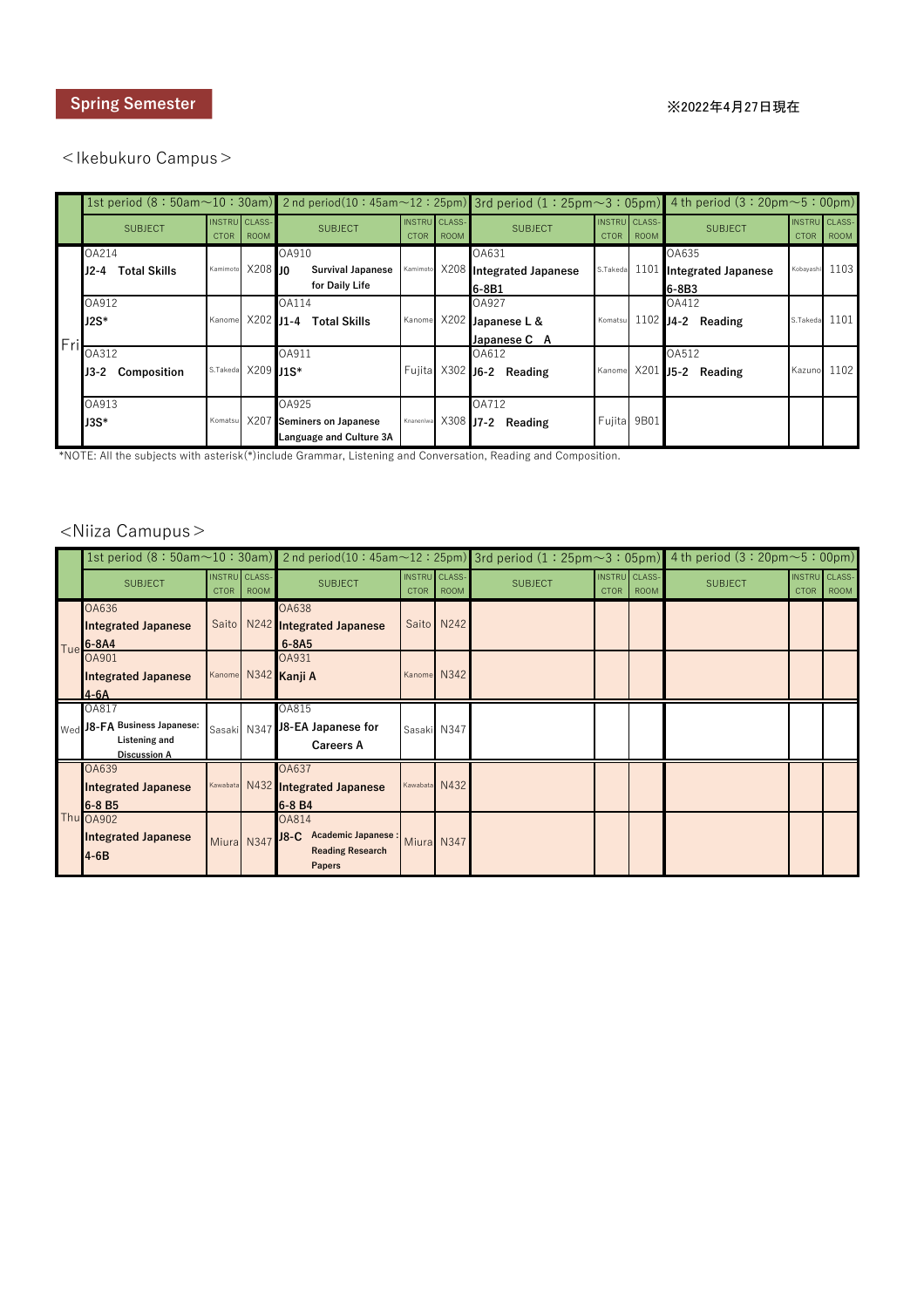#### Fall Semester

#### ※2022年4月27日現在

#### <Ikebukuro Campus>

|     |                        |                                         |                              |                             |                 |                                                                   |                              |                             |                |                                                              |                              |                             |                       | 1st period (8:50am $\sim$ 10:30am) 2nd period(10:45am $\sim$ 12:25pm) 3rd period (1:25pm $\sim$ 3:05pm) 4th period (3:20pm $\sim$ 5:00pm) |                              |                       |
|-----|------------------------|-----------------------------------------|------------------------------|-----------------------------|-----------------|-------------------------------------------------------------------|------------------------------|-----------------------------|----------------|--------------------------------------------------------------|------------------------------|-----------------------------|-----------------------|-------------------------------------------------------------------------------------------------------------------------------------------|------------------------------|-----------------------|
|     |                        | <b>SUBJECT</b>                          | <b>INSTRU</b><br><b>CTOR</b> | <b>CLASS</b><br><b>ROOM</b> |                 | <b>SUBJECT</b>                                                    | <b>INSTRU</b><br><b>CTOR</b> | <b>CLASS</b><br><b>ROOM</b> |                | <b>SUBJECT</b>                                               | <b>INSTRU</b><br><b>CTOR</b> | <b>CLASS</b><br><b>ROOM</b> |                       | <b>SUBJECT</b>                                                                                                                            | <b>INSTRU</b><br><b>CTOR</b> | CLASS-<br><b>ROOM</b> |
|     | OA265                  | J2-5 Reading &<br>Composition           |                              | M.Takeda X209 J0a           | OA960           | <b>Survival Japanese</b><br>for Daily Life                        |                              |                             | OA690<br>6-8C6 | Hasegawa A201 Integrated Japanese                            |                              |                             | OA682<br>6-8C2        | Hasegawa 1101 Integrated Japanese                                                                                                         |                              | S.Takeda $1101$       |
|     | OA962<br>J2S*          |                                         |                              | Suematsu X302 JOb           | OA965           | <b>Survival Japanese</b><br>for Daily Life                        |                              |                             | OA662          | Kobayashi A202 J6-2 Reading                                  |                              |                             | OA462                 | S.Takeda X209 J4-2 Reading                                                                                                                |                              | Kamimoto 4403         |
| Mon | OA364                  | J3-4 Total Skills                       |                              | $Y$ im A202 J1-5            | OA165           | Reading &<br>Composition                                          |                              |                             | OA762          | M.Takeda X302 J7-2 Reading                                   |                              | Kamimoto $4403$ J5-2        | OA562                 | Reading                                                                                                                                   | Takashima                    | 9B01                  |
|     | OA963<br>J3S*          |                                         |                              | Kazuno X206 J1S*            | OA961           |                                                                   |                              |                             | OA871          | Suematsu X209 J8-AB Japanese Society<br>and Culture B        |                              |                             | OA877                 | $Takashima$ 9B01 J8-FA Business Japanese<br>: Listening and<br><b>Discussion A</b>                                                        |                              | Kaneniwa 5409         |
|     |                        |                                         |                              |                             |                 |                                                                   |                              |                             |                |                                                              |                              |                             |                       |                                                                                                                                           |                              |                       |
|     | OA261                  | J2-1 Grammar 1                          | Takashima                    |                             | OA161           | D502 J1-1 Grammar 1                                               |                              |                             | OA684<br>6-8C3 | TBD 5409 Integrated Japanese                                 |                              |                             | <b>OA680</b><br>6-8C1 | Inoue 1101 Integrated Japanese                                                                                                            |                              | Kazuno X202           |
|     | OA361                  | J3-1 Grammar                            |                              | <b>TBD</b> 5409             | <b>OA878</b>    | J8-FB Business Japanese<br>: Listening and<br><b>Discussion B</b> | Hirayama 1201                |                             | OA464<br>J4-4  | <b>Listening &amp;</b><br><b>Conversation</b>                |                              |                             | OA930                 | Higashihira 1103 Japanese L& S B                                                                                                          |                              | Komori 1102           |
|     | <b>OA876</b>           | J8-EB Japanese for<br><b>Careers B</b>  |                              | Inoue 9B03                  |                 |                                                                   |                              |                             | OA564          | J5-4a Listening &<br><b>Conversation</b>                     |                              |                             | OA664                 | Hirayama 1102 J6-4a Listening &<br><b>Conversation</b>                                                                                    | Kobayashi                    | 6408                  |
| Tue |                        |                                         |                              |                             |                 |                                                                   |                              |                             | OA569          | J5-4b Listening &<br><b>Conversation</b>                     |                              |                             | OA669                 | Kobayashi 6408 J6-4b Listening &<br><b>Conversation</b>                                                                                   |                              | Komatsu 4407          |
|     |                        |                                         |                              |                             |                 |                                                                   |                              |                             | OA879<br>J8-G  | <b>Business Japanese</b><br>: Reading and<br>Writing         |                              | Tani 9404 J7-4              | OA764                 | <b>Listening &amp;</b><br><b>Conversation</b>                                                                                             |                              | <b>Inoue</b> 1101     |
|     |                        |                                         |                              |                             |                 |                                                                   |                              |                             |                |                                                              |                              |                             | OA874<br>$J8-D$       | Academic<br>Japanese: Writing<br><b>Research Papers</b>                                                                                   |                              | <b>Tani 9404</b>      |
|     | OA691<br>6-8D6         | <b>Integrated Japanese</b>              |                              |                             | OA683<br>6-8D2  | Kanome 1101 Integrated Japanese                                   |                              |                             | OA461          | Inoue 1101 J4-1 Grammar                                      |                              |                             | OA561                 | Inoue 5408 J5-1 Grammar                                                                                                                   | Nagashima                    | 5304                  |
|     | OA263                  | J2-3 Listening &<br>Conversation        |                              | Komatsu X207 J0a            | OA960           | <b>Survival Japanese</b><br>for Daily Life                        | Kaneniwa                     |                             | OA761          | 9302 J7-1 Grammar                                            | Nagashim                     |                             | OA661                 | 5304 J6-1 Grammar                                                                                                                         | Kanome                       | 5303                  |
|     | OA962<br>Wed J2S*      |                                         |                              | Kazuno 5409 JOb             | OA965           | <b>Survival Japanese</b><br>for Daily Life                        | Yim                          |                             | OA875          | 9303 J8-EA Japanese for<br><b>Careers A</b>                  | Kaneniwa X208                |                             |                       |                                                                                                                                           |                              |                       |
|     | OA363                  | J3-3 Listening &<br><b>Conversation</b> | Higashihira                  | 4412 J <sub>1</sub> -3      | OA163           | Listening &<br><b>Conversation</b>                                | Higashihira                  |                             | OA922          | 4412 Seminar on Japanese<br>Language and Culture 1B          | Kanome 5303                  |                             |                       |                                                                                                                                           |                              |                       |
|     | OA963<br>J3S*          |                                         |                              | Morii A202 J1S*             | OA961           |                                                                   | Morii A202                   |                             |                |                                                              |                              |                             |                       |                                                                                                                                           |                              |                       |
|     |                        |                                         |                              |                             | OA873           | J8-BB Language and<br>Society in Japan B                          | <b>Nagashim</b>              | 9304                        |                |                                                              |                              |                             |                       |                                                                                                                                           |                              |                       |
| Thu | OA262                  | J2-2 Grammar2                           |                              | Suematsu <sub>5407</sub>    | OA162<br>$J1-2$ | <b>Grammar 2</b>                                                  | Suematsu                     | 5407                        | OA872          | J8-AC Japanese Society<br>and Culture C                      | Kobayashi X302               |                             |                       |                                                                                                                                           |                              |                       |
|     | <b>OA365</b><br>$J3-5$ | <b>Reading</b><br>Comprehension         |                              | Saito 5409                  |                 |                                                                   |                              |                             | OA924          | <b>Seminar on Japanese</b><br><b>Language and Culture 2B</b> | Suematsu                     | 5303                        |                       |                                                                                                                                           |                              |                       |